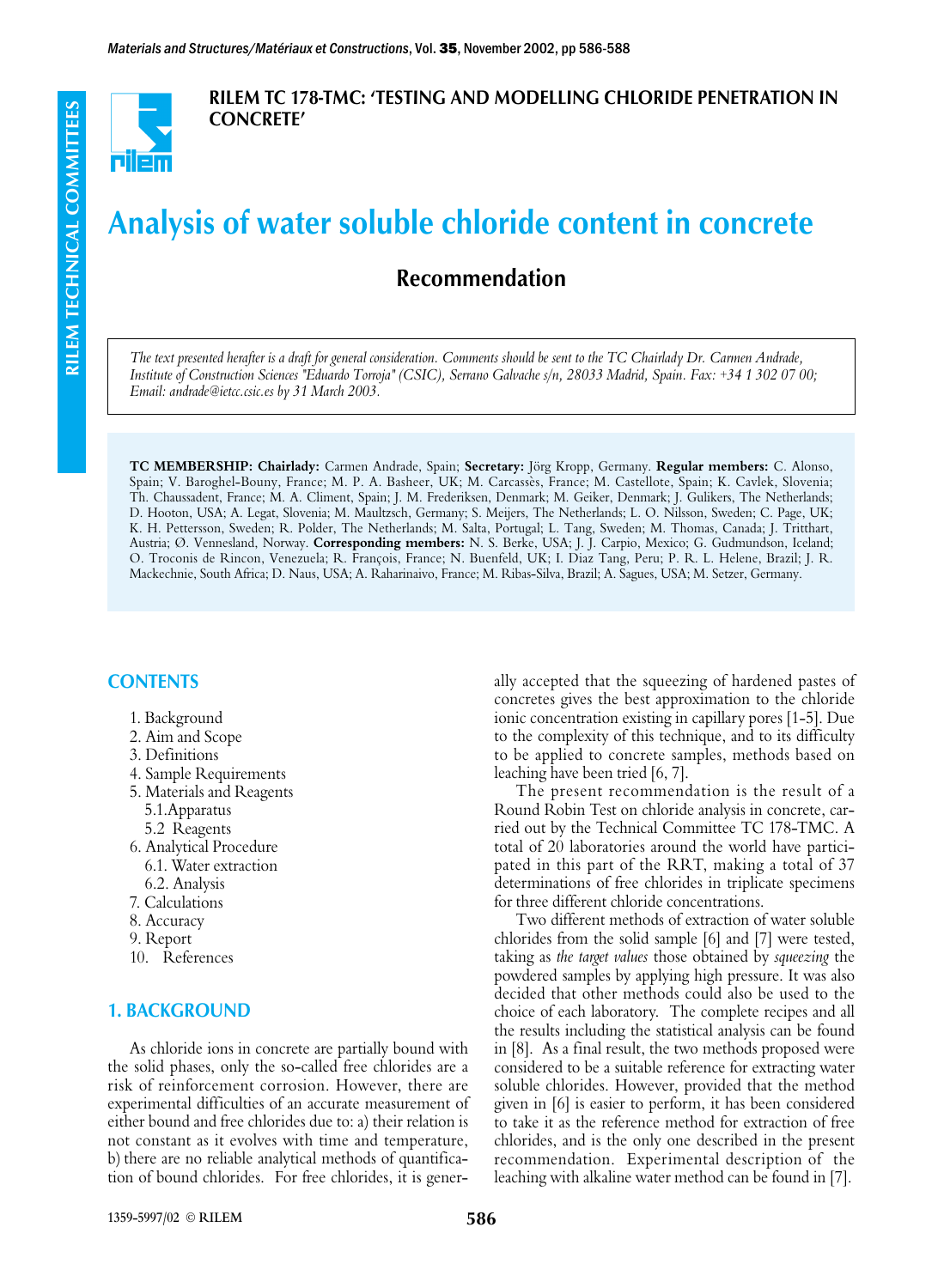#### 2. AIM AND SCOPE

The present recommendation describes a method of analysis (extraction and quantification) of water soluble chloride in hardened concrete based on the extraction with distilled water.

# 3. DEFINITIONS

**Total chloride content:** Is the total amount of chloride ion in a sample of concrete, including bound in the solid phases and free chlorides in the pore solution.

**Free chloride content:** Is the amount of chloride ion in the pore solution as obtained by squeezing concrete samples at high pressures.

**Water soluble chloride content:** Is the amount of chloride ion in a sample of concrete which can be extracted by leaching with water at room temperature.

**Repeatability (r):** Is the value below which the absolute difference between two different individual results obtained in the same conditions (same operator, same device, same laboratory and small period of time) is obtained with a probability of 95%.

**Reproducibility (R):** Is the value below which the absolute difference between two different individual results obtained in different conditions (different operators, different device, different laboratories and/or different periods of time) is obtained with a probability of 95%.

#### 4. SAMPLE REQUIREMENTS

The sample must be ground to pass through a 0.315 mm sieve. At least two sample portions, about 5 g each, must be weighted to the nearest 0.001 g, to be tested.

# 5. MATERIALS AND REAGENTS

#### 5.1 Apparatus

Analytical balance (0.001 g sensitivity).

Silver electrode and a reference electrode with an electrolyte free from chloride

Potentiometric titrator

Pipette (0.05 ml sensitivity)

Vacuum filtering facility, Buchner funnel, filtration flask (500 cm<sup>3</sup> capacity), and filter paper (20 micrometer pore diameter approximately).

#### 5.2. Reagents

All solutions should be prepared with distilled water and p.a. reagents.

Concentrated nitric acid is  $60\%$  HNO<sub>3</sub> by weight (specific gravity  $1.37$  g/cm<sup>3</sup>).

Solution of hydrochloric acid (HCl 0.01N), prepared from a commercial standard solution.

Solution of silver nitrate  $(AgNO<sub>3</sub> 0.01N)$ , prepared from a commercial standard solution.

#### 6. ANALYTICAL PROCEDURE

#### 6.1. Water extraction

The following operations must be made in a room at  $20 \pm 2$ °C.

Take 5 g of the sample in powder (0.315 mm). Record its exact mass (at  $\pm$  1mg) as  $M_{\text{ne}}$ . Place this sample in a beaker of  $250$  ml. Add  $50$  ml of distilled water, and place the beaker during 3 minutes on a magnetic agitating plate. Filter the solution. Rinse only once the beaker with 10 ml of distilled water (this volume has been limited for preventing any supplementary extraction of chloride due to dissolution of calcium chloroaluminates). Add 2 ml of concentrated nitric acid and complement the filtered solution up to 250 ml  $(V_f)$  in a graduated flask.

#### 6.2. Analysis

The following operations must be made in a room at  $20 \pm 2$ °C.

Determine the exact concentration of the silver mitrate solution  $(C_{AgNO_3})$  with 5 ml (V<sub>HCl</sub>) 0.01N hydrochloric acid ( $C_{\text{HC}}$ ) in 50 ml of distilled water.  $V_t$ is the volume of silver nitrate added, in millilitres.

Take with a pipette 50 ml  $(V_p)$  of filtered solution and pour this volume in a beaker.

Determine chloride content with silver nitrate, in a potentiometric titration. Let  $V_e$  in ml be the volume added. The water soluble chloride content, in g per 100 g of sample, is given by Equations (1) and (2).

If the chloride content is very low, an analysis with 50 ml  $(V_p)$  of the remaining solution is made after adding  $V_t = 5$  ml of hydrochloric acid 0.01N. Then  $V_e$ (in ml) is the volume of silver nitrate added. In this case, the water soluble chloride content, in g per 100 g of sample, is given by Equations (1) and (3).

Remark: It is necessary to take into account the possible interferences of other ions, for example,  $S^=$  which can be avoided by adding  $H_2O_2$ .

#### 7. CALCULATIONS

The water soluble chloride content in the concrete, expressed as percentage relative to the weight of sample  $(\sqrt{6} \text{ Cl})$ , is calculated by the following expressions:

$$
C_{AgNO_3} = \frac{C_{HCl} V_{HCl}}{V_t}
$$
 (1)

$$
\% \, Cl = \frac{3.545 \, C_{AgNO_3} \, V_e \, V_f}{M_{pe} \, V_p} \tag{2}
$$